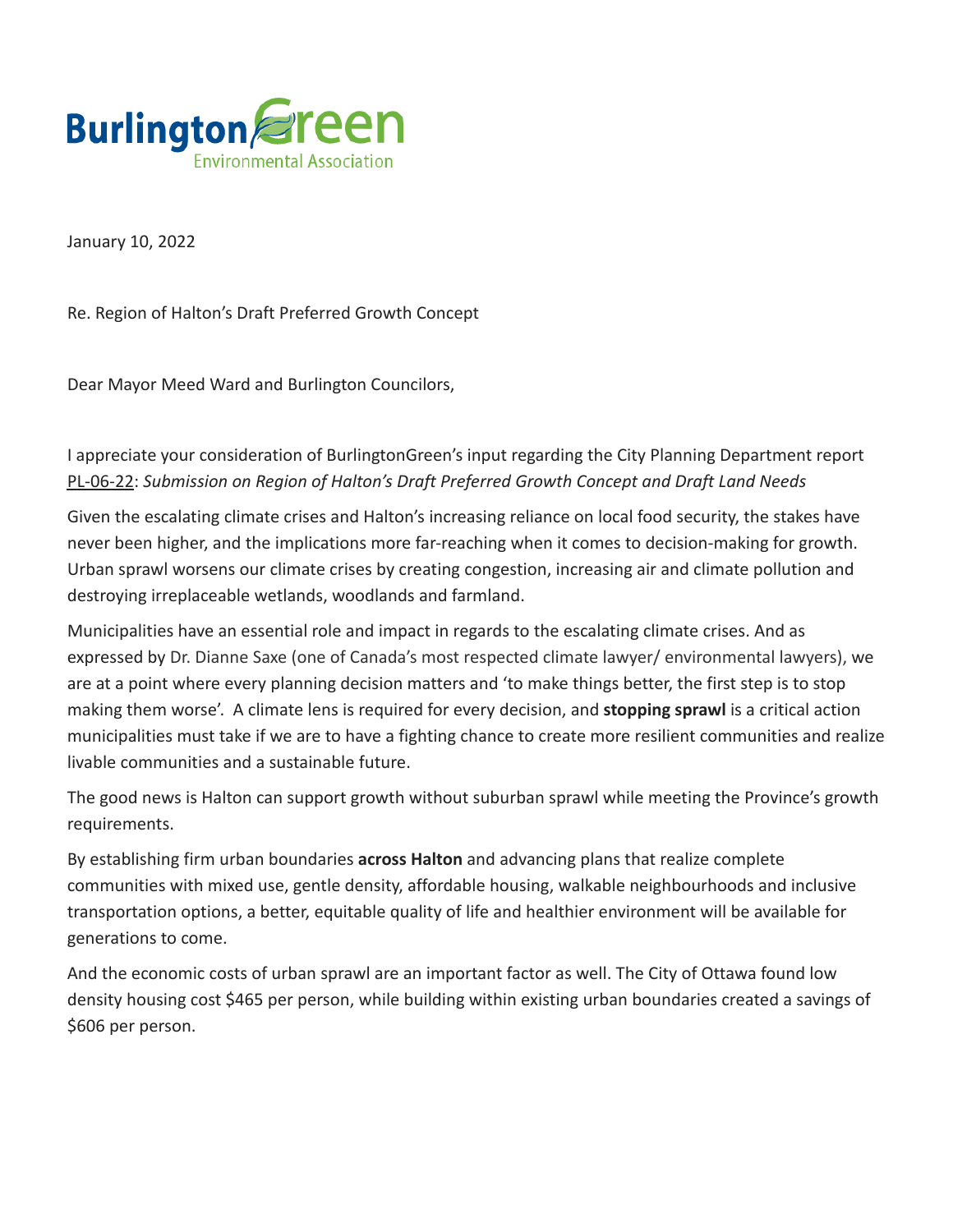

(Source: Land Use - Ontario's Oil Sands, Dianne Saxe. Saxefacts.com, 2019)

Canadian urban planner, Jennifer Keesmaat, recently stated:

"Don't be fooled when advocates of 'affordability' argue for highways and sprawl. A suburban household costs the city \$3,462 per year, while an urban household comes in at less than half that, \$1,416. Fiscally viable cities and regions are compact and dense."

In regards to report [PL-06-22,](https://burlingtonpublishing.escribemeetings.com/filestream.ashx?DocumentId=53353) consistent with public [engagement findings](https://edmweb.halton.ca/OnBaseAgendaOnline/Documents/ViewDocument/Attachment%20_2%20to%20Draft%20PGC%20Memo%20-%20Summary%20of%20Public%20Engagement.pdf.pdf?meetingId=4266&documentType=Agenda&itemId=120978&publishId=70578&isSection=false), and [Citizen Advisory Committee](https://edmweb.halton.ca/OnBaseAgendaOnline/Documents/ViewDocument/Attachment%20_3%20to%20Draft%20PGC%20Memo%20-%20Response%20to%20Advisory%20Committee%20Comments%20Ta.pdf?meetingId=4266&documentType=Agenda&itemId=120978&publishId=70579&isSection=false) [responses](https://edmweb.halton.ca/OnBaseAgendaOnline/Documents/ViewDocument/Attachment%20_3%20to%20Draft%20PGC%20Memo%20-%20Response%20to%20Advisory%20Committee%20Comments%20Ta.pdf?meetingId=4266&documentType=Agenda&itemId=120978&publishId=70579&isSection=false), it was reassuring to read that Burlington Planning staff recognize that concepts 3A/3B ( noting 3B supports **No** Greenfield Expansion), "best align with the high-level objectives of the City of Burlington as identified through the City's new Official Plan, Strategic Plan and Climate Action Plan" and noted that planning must "integrate climate change considerations into planning and managing growth…"

The 'measured urban boundary expansion' of Halton's proposed Preferred Growth Concept is not a viable option given the escalating climate and biodiversity crises.

A vote from each of you on February 9th at the upcoming Halton Regional Council meeting, that **rejects** the PGC ( Preferred Growth Concept) with urban sprawl and the loss of 5000+ acres of farmland and greenspace, will speak volumes in demonstrating to your constituents that you recognize growth anywhere in Halton directly impacts the residents of Burlington, and that you are committed to the climate emergency you unanimously declared.